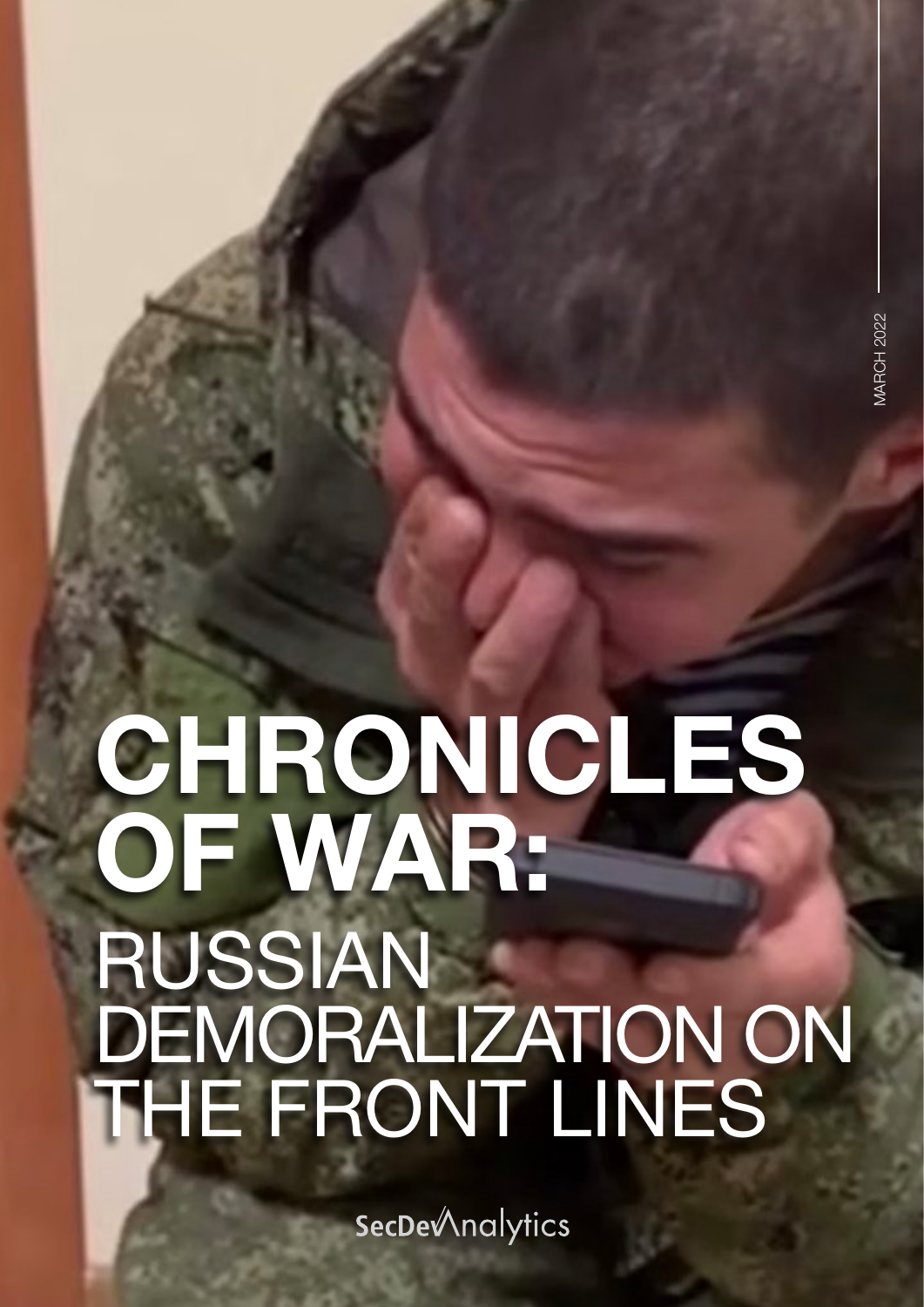### **Contents**

| Russia's foiled special military operation 3 |  |
|----------------------------------------------|--|
| Misinformed and unprepared Russian forces  4 |  |
|                                              |  |
| A fast changing informational environment  8 |  |
|                                              |  |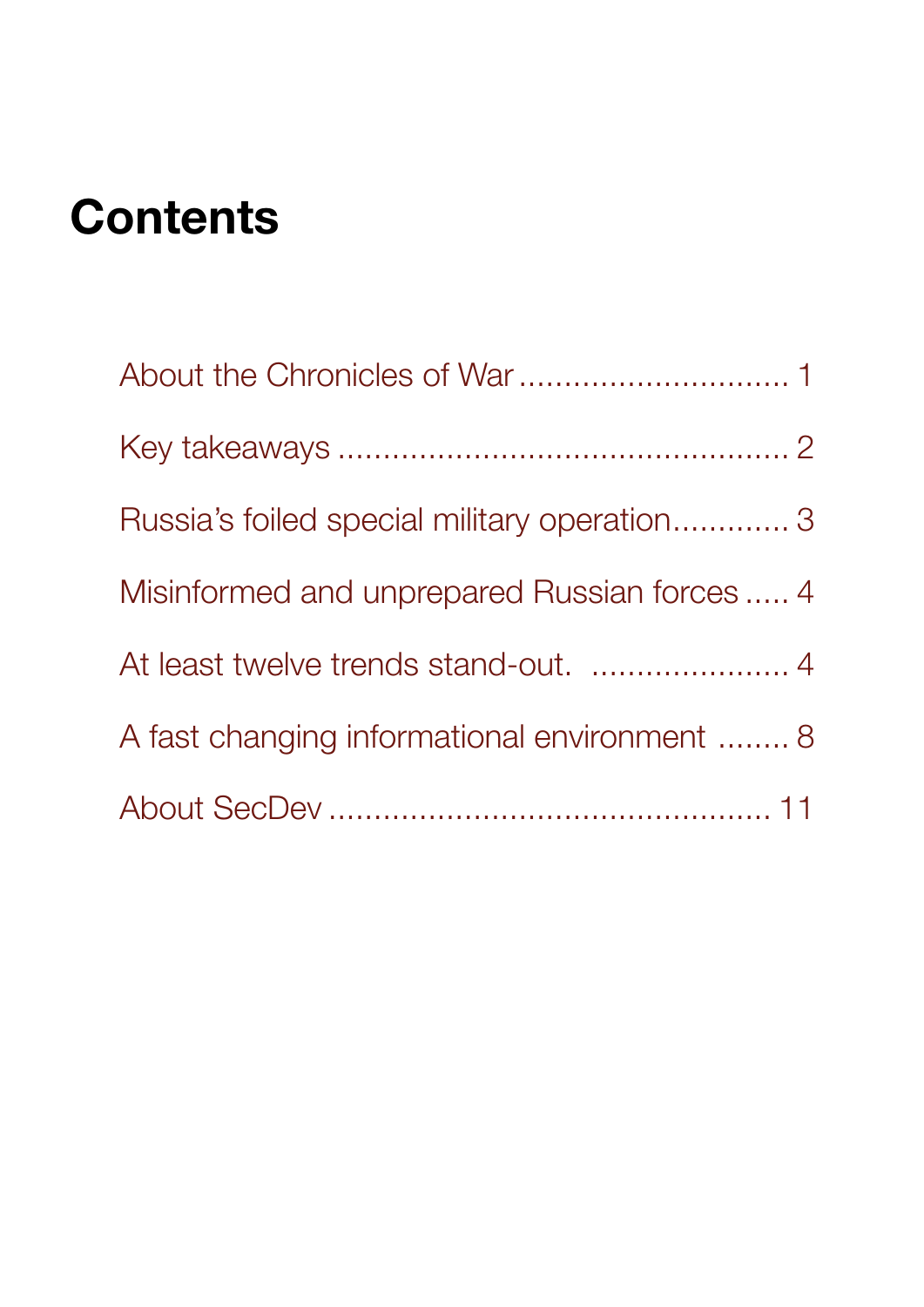<span id="page-2-0"></span>15 March 2022

#### About the Chronicles of War

The Chronicles of War is an internal SecDev research initiative designed to assess the trajectory of the Russia-Ukraine war during the first month of the war. Relying principally on open sources and key informant interviews in Ukraine and Russia, the focus is on three key areas:

- Security and safety of Ukraine's civilian nuclear infrastructure. The war in Ukraine is the first to occur within a country operating multiple civilian nuclear plants and countless civilian and medical facilities containing radiological materials.
- The cyber dimensions of the Ukraine conflict. Most conflicts now occur in five domains, including cyberspace. The escalatory use of cyberweapons could result in the invocation of NATO Article 5 provisions and pull more countries into the war.
- The perception of fighting by Russian soldiers and civilians. Successful warfighting often depends on motivated and trained troops and a supportive public. Using digital methods to listen in on soldier conversations and assess wider public sentiment, it is possible to assess the strength, organization and effectiveness of Russia's war effort.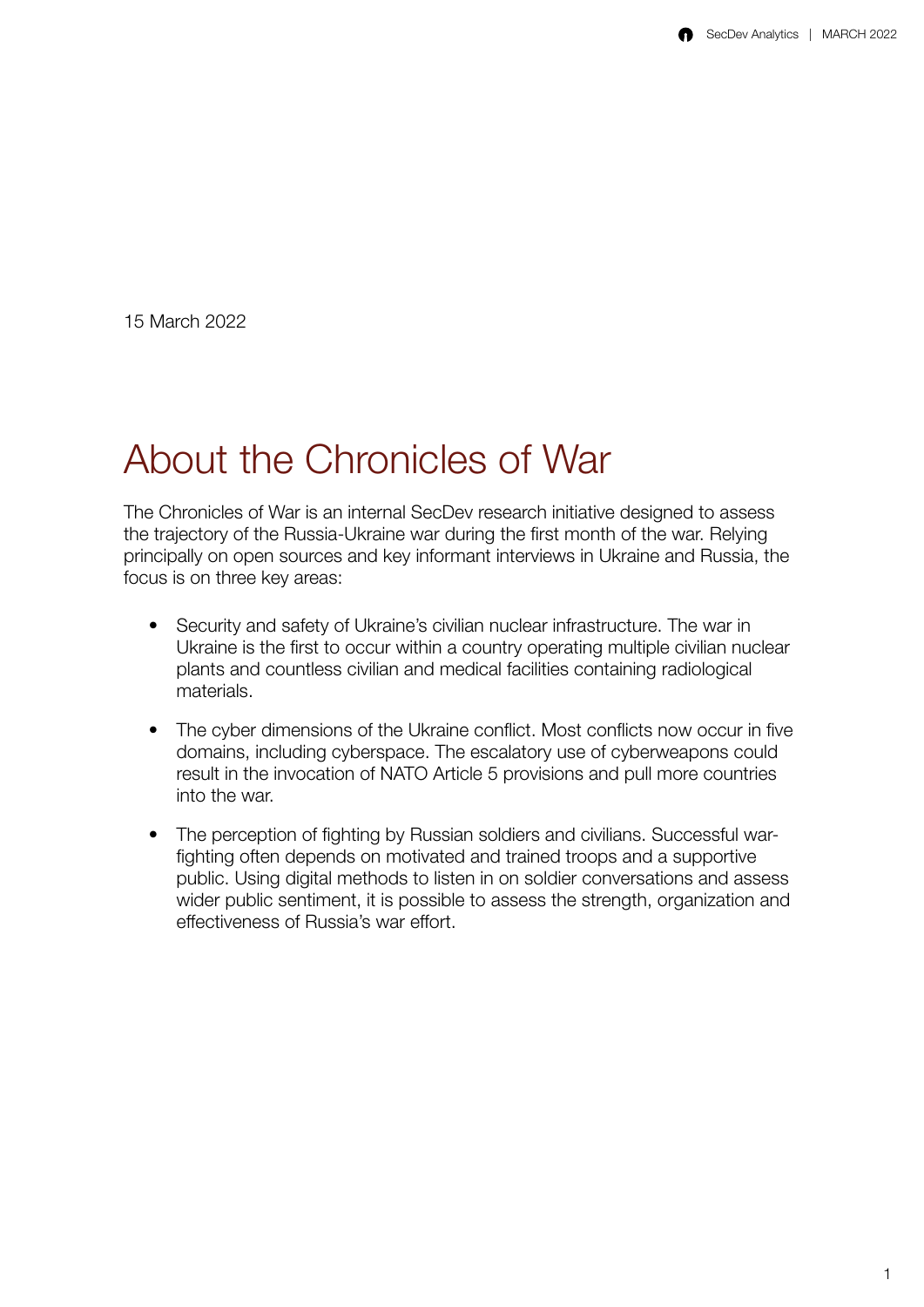<span id="page-3-0"></span>Russia's "short" special military operation in Ukraine risks turning into a "long" war. Most military analysts believe that Russia vastly overestimated the capacity of its armed forces to invade and occupy Ukraine. Russia has sustained substantial losses in the first three weeks of its campaign, potentially more than all US service-men/women in the Afghanistan and Iraq wars combined. Russian leadership made several strategic and tactical errors, though looks set to significantly ramp-up its military campaign. Yet as Russian losses accumulate, there is mounting evidence that demoralization among the rank and file is also setting-in. And Russian military morale has implications for the outcomes of the war and its aftermath. SecDev Group is tracking hundreds of social media reports and video testimony of captured Russian troops in Ukraine, including on social media platforms such as Telegram. A review of forced and voluntary confessions from a wide range of settings reveals at least 12 patterns and trends when it comes to Russian grievances. SecDev is cross-referencing individual testimonies with a dataset of over 150,000 soldiers released in March 2022 with future dispatches expected in the coming weeks.

#### Key takeaways

- ● A significant element of the Russian military was misinformed about the purpose of their activities on the Ukrainian border and were unaware about their duties until the very last possible moment.
- Russian soldiers were systematically misinformed about the socio-political situation in Ukraine, expecting to be met with open arms rather than active resistance.
- Russian soldiers were routinely misinformed about the aims and nature of the military operation in Ukraine during the opening weeks of the campaign.
- Russian troops were not ready for a military operation in Ukraine, many of them lacking appropriate training, experience and equipment.
- Russian prisoners of war claim to feel betrayed by their command and left to fend for themselves, including foraging in some instances for food and supplies in Ukraine.
- The Russian army suffered heavy losses in manpower and military equipment despite official claims to the contrary.
- There are documented cases of mass exodus and surrender in the Russian army, with information gathered from OSINT and exposed radios.
- The Russian armed forces may have been involved in perpetrating multiple war crimes from bombing hospitals to targeting civilians.
- Captured Russian soldiers are urging Russians to take to the streets in their own cities and demand an end to the war in Ukraine, though it is not clear to what extent these calls are made under duress.
- In Ukraine's LPR and DPR regions, ordinary civilians are being recruited and ordered to side with the Russian army.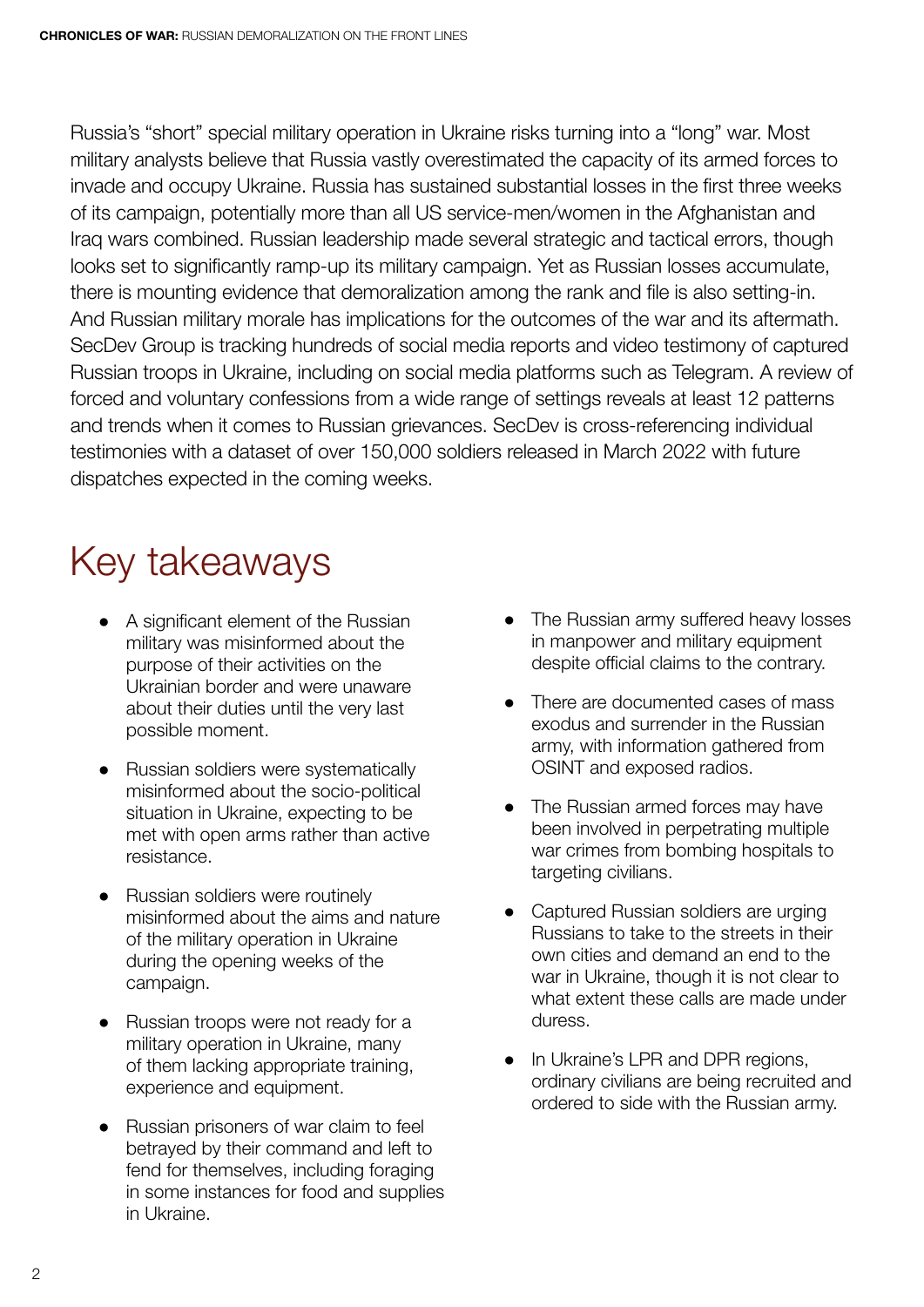#### <span id="page-4-0"></span>Russia's foiled special military operation

There is widespread evidence indicating that Russia overestimated its military ability to win a quick war against Ukraine. Putin anticipated a rapid victory within days and the absence of serious resistance from Ukrainian forces and civilians. After three weeks, however, Russia's military campaign appears to have suffered from multiple strategic and tactical errors. Russia was not prepared to face the fierce resistance of the Ukrainian armed forces and militia, including citizens who joined in the territorial defense of their country.

| Russian total combat losses / 14.03.2022                                                                                                                                                                               |                     |                 |                    |  |  |
|------------------------------------------------------------------------------------------------------------------------------------------------------------------------------------------------------------------------|---------------------|-----------------|--------------------|--|--|
|                                                                                                                                                                                                                        |                     | Ukrainian data* | Independent data** |  |  |
| 食食食                                                                                                                                                                                                                    | Military personnel  | 12000+          | N/D                |  |  |
|                                                                                                                                                                                                                        | Tanks               | 389             | 214                |  |  |
|                                                                                                                                                                                                                        | <b>APVs</b>         | 1249            | 485                |  |  |
| oooo.                                                                                                                                                                                                                  | <b>MLRSs</b>        | 64              | 23                 |  |  |
|                                                                                                                                                                                                                        | Air defense systems | 34              | 33                 |  |  |
| ₩b                                                                                                                                                                                                                     | Military vehicles   | 677             | 412                |  |  |
|                                                                                                                                                                                                                        | Artillery systems   | 150             | 144                |  |  |
|                                                                                                                                                                                                                        | Aircrafts           | 77              | 13                 |  |  |
|                                                                                                                                                                                                                        | <b>Helicopters</b>  | 90              | 15                 |  |  |
| $\mathbb{C}$                                                                                                                                                                                                           | UAVS                | 8               | 8                  |  |  |
|                                                                                                                                                                                                                        |                     | 3               | N/D                |  |  |
| * according to data published by the Ministry of Defense of Ukraine.<br>** according to documented independent fact-checking data<br>https://www.oryxsploenkop.com/2022/02/attack-on-europe-documenting-equipment.html |                     |                 |                    |  |  |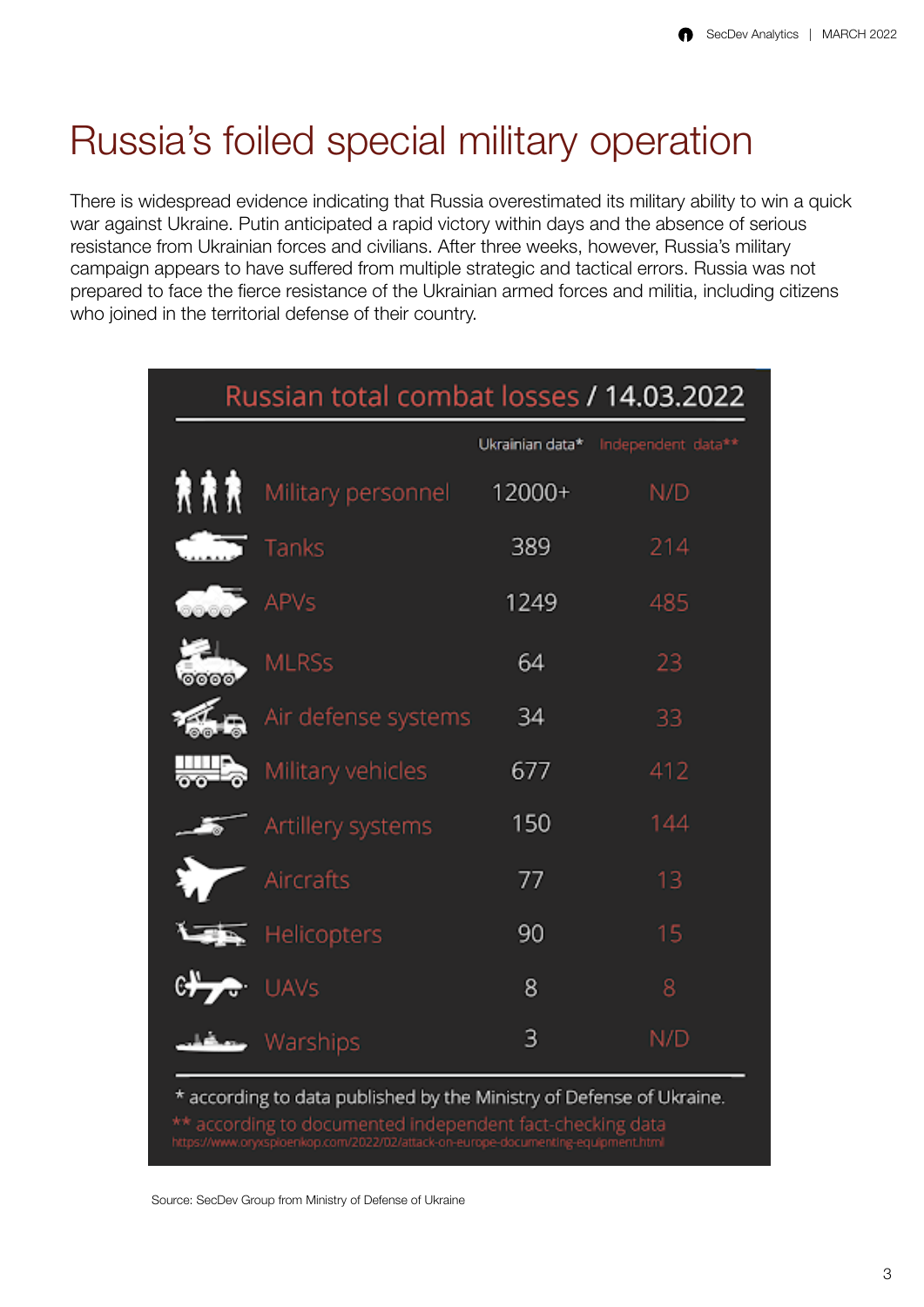<span id="page-5-0"></span>The Russian military's original intention was designed to overwhelm Ukraine's military infrastructure through a bombing campaign and limited specialized troop action to capture key cities and decapitate the country's civilian leadership. Western military analysts believe that Putin made several mistakes in overestimating Russian preparedness, underestimating Ukrainian and NATO capabilities and resolve, and failing to secure air supremacy and logistical support for ground troops. As a result, Russia has registered a series of painful losses in forces and assets that fall well short of Putin's original [plans.](https://www.youtube.com/watch?v=KBEmv6TP_Vo) This is not to say that Russia will necessarily lose the war, especially given its vastly superior size and capabilities, but that Ukraine has a fighting chance of successfully resisting capture of key cities and decapitation of its leadership. SecDey Group has elsewhere detailed a range [of possible scenarios](https://ipolitics.ca/2022/03/07/five-possible-scenarios-in-the-ukraine-russia-war/) moving forward.

#### Misinformed and unprepared Russian forces

A major challenge relates to Russia's underpreparation of its own soldiers, numbering close to 200,000 before the invasion on 24 February 2022. Most generals and virtually all troops were apparently unaware that they would be shifting from a training operation to a full-scale invasion, much less psychologically prepared to attack fellow Russian speakers in Ukraine. In addition to underestimating their adversaries and suffering from poor preparation, there appears to have been an over-reliance on units with limited capability and experience as well as under-serviced supply chains and equipment. All of these factors are undermining the morale of Russian military personnel which, in turn, compromises the military effectiveness of the Russian armed forces.

SecDev has detected evidence indicating the demoralization of significant segments of the Russian army participating in hostilities in Ukraine. During the first week of the war, SecDev identified hundreds of video, audio and social media files on sites such as Telegram demonstrating the extremely low morale among Russian servicemen. Although most testimonies were distributed by pro-Ukrainian information resources and channels, including ample footage of confessions of Russian prisoners of war (more than 150 prisoners of war were recorded), SecDev identified video evidence of the demoralization of Russian servicemen in situations where they were not coerced.

#### At least twelve trends stand-out.

First, a significant element of the Russian military was misinformed about the purpose of their activities on the Ukrainian border until the last possible moment. According to most testimonies of Russian prisoners of war, their military leaders concealed the (genuine) purpose of their training and military operations. Although it is possible that many soldiers assumed they could eventually be active in Ukraine, their military leadership assured them that they were participating in exercises to practice deterring a potential enemy attack. They were promised that following the exercises they would be returned to their places of permanent deployment (in Russia). Many captured soldiers said that they learned that they were participating in an attack literally minutes before their units were ordered to cross the border into Ukraine. Some claimed that they did not even know that they were on the territory of Ukraine because they believed that they were on a military march returning from the exercises, and found out their location only when they were fired upon and taken prisoner.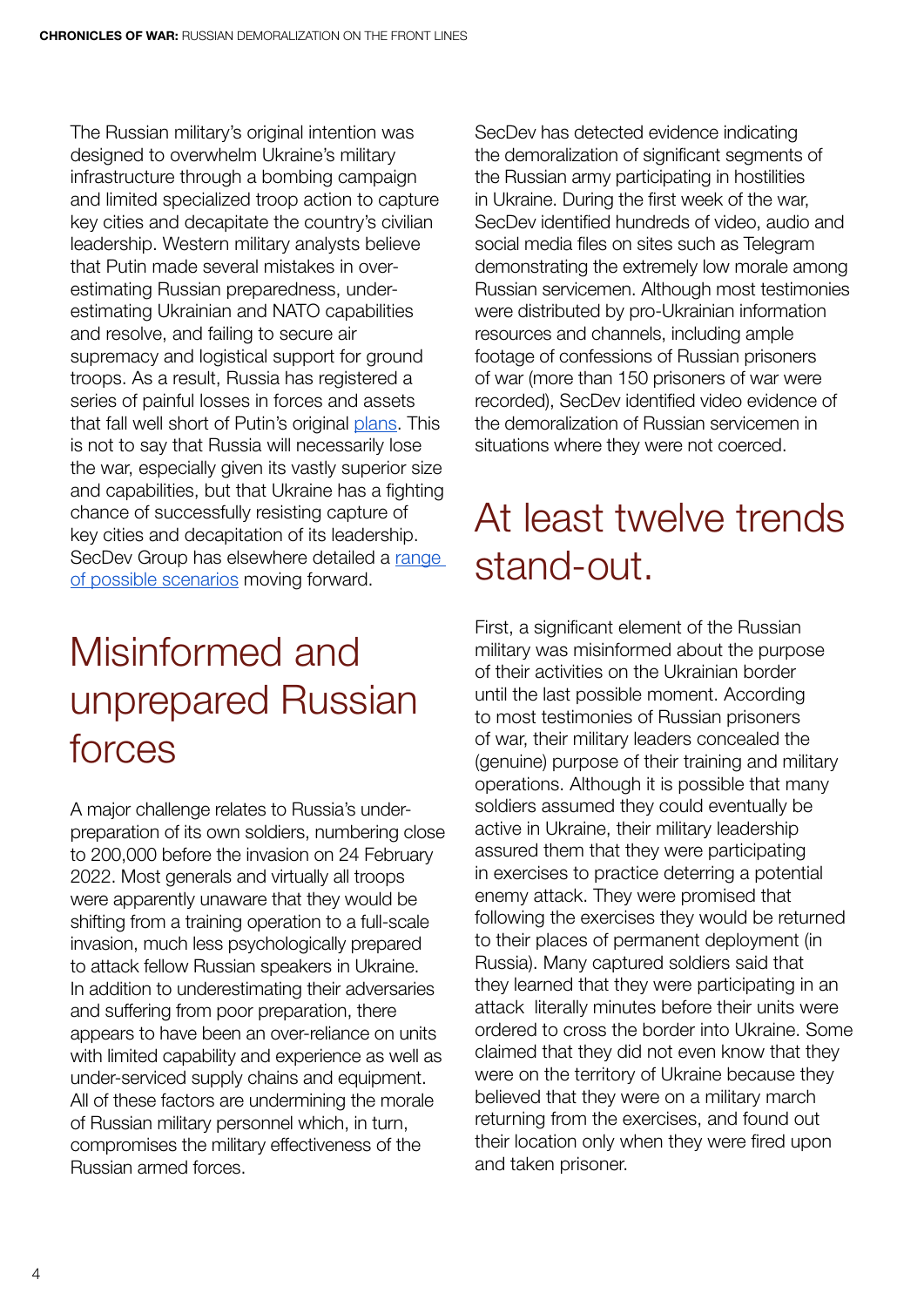Second, Russian soldiers were systematically misinformed about the political and social situation in Ukraine. According to the testimony of Russian prisoners of war, many were informed that power in Ukraine was seized by nationalists, neo-Nazis and fascists who terrorized the Ukrainian population, especially in the territory of the Donetsk People's Republic (DPR) and Luhansk People's Republic (LPR). They were also informed that the overwhelming majority of Ukrainian citizens were opposed to the current government of Zelensky. Many captured Russian soldiers begged their relatives, acquaintances and colleagues mistrust propaganda about the situation in Ukraine, claiming that ordinary peace-loving people live there and they did not meet any Nazis or fascists on the territory of Ukraine. These kinds of declarations were often made under duress, so the extent to which they can be believed must be treated with caution.

Third, Russian soldiers were routinely [misinformed](https://t.me/uniannet/33585) about the aims and nature of the military operation in Ukraine. According to testimonies of Russian prisoners of war, they were told that they were being brought into the territory of Ukraine in order to protect the population of the DPR and LPR from the genocide of Ukrainian nationalists, as well as to eliminate the fascist regime that had seized power in Kyiv. Their commanders gave assurances that they would not be met with serious resistance from the Ukrainian army and that the Ukrainian population would greet them as liberators. They were also promised that the so-called military operation would not last more than two or three days, and that their main task would be to advance deep into Ukraine and quickly take control of key Ukrainian cities. Some said they were told that the Ukrainian president Zelensky already signed the capitulation and they just needed to come to Kyiv to take control of the capital. Many captured Russian soldiers said they did not understand why they were sent to fight in Ukraine.

Fourth, Russian troops were not ready for a military operation in Ukraine. According to the testimony of Russian prisoners of war, the advanced units of the Russian troops that entered Ukraine in the first days of the war were provided with food, fuel and ammunition for a military operation for only two to three days. Command and control, logistics and timely provision of troops with necessary equipment were not thought out and implemented in advance. As a result, a large amount of military equipment was left without fuel and was subsequently abandoned right on the roads. The crews of military vehicles, tanks, and other types of weapons, left without fuel and supplies, lagged behind the main combat columns of the Russian army and were subsequently attacked or surrendered. There is considerable photographic and video evidence of abandoned Russian military equipment with no obvious damages. In addition, SecDev identified a [video](https://t.me/uniannet/32320) in which a Ukrainian citizen drives in his personal car along the highway in the Sumy region and speaks with Russian soldiers whose military vehicles stopped because they ran out of fuel. Russian soldiers say they do not know what to do next or where to procure fuel. SecDev also identified a [video](https://t.me/uniannet/33609) showing that Russian military units were given food rations that expired in 2015. Russian soldiers claimed that they were poorly equipped compared to Ukrainian counterparts, who had much better equipment and weapons.

Fifth, Russian prisoners of war say they were betrayed by their command and left to fend for themselves. According to the testimonies of Russian prisoners of war, they witnessed direct commanders abandoning their subordinates in battle or on the highway after they ran out of fuel. Some also feel betrayed by the top military leadership of Russia who were unable to provide emergency evacuation and assistance to military units coming under fire from the Ukrainian army. In their view, the military leadership of Russia simply used them as cannon fodder and left them to die in Ukraine. It is also indicative that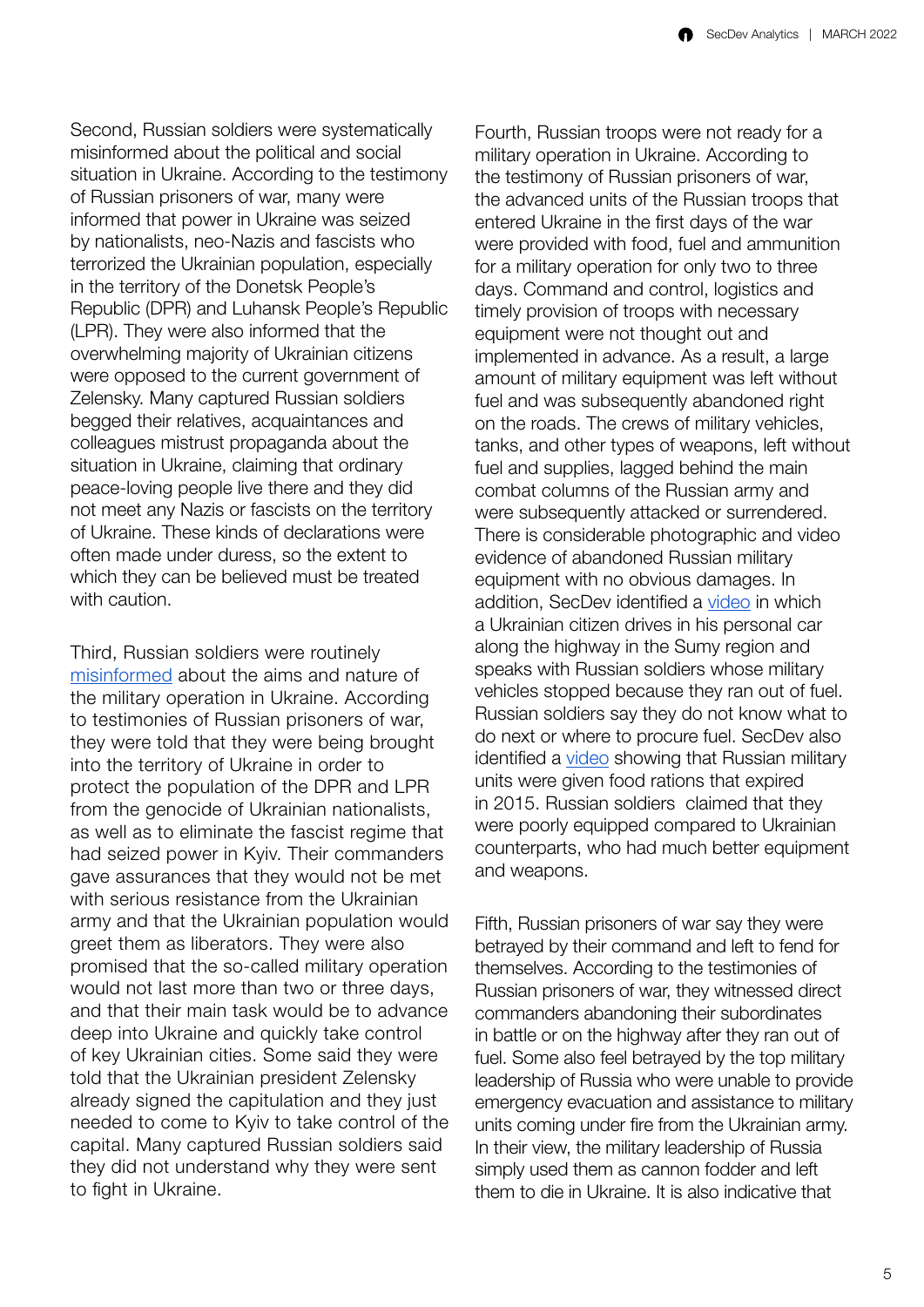a large number of unprofessional conscript soldiers were sent to Ukraine, although Russian legislation prohibits the use of conscript soldiers in military operations on the territory of other states. President Putin and the Ministry of Defense of the Russian Federation continue to [deny](https://www.kommersant.ru/doc/5249720) the use of conscripts in the war in Ukraine. [Reportedly,](https://t.me/uniannet/31235) all conscripts participating in the military operation in Ukraine were forced to urgently sign documents stating that they were voluntarily switching to a contract form of service (transferring to the status of professional soldiers). According to some [reports,](https://t.me/uniannet/31327) soldiers are forced to sign contracts, and in some cases this is done retroactively or even without the consent of the soldiers themselves.

Sixth, the Russian army suffered heavy losses in manpower and military equipment. There is significant evidence of huge losses in manpower and military equipment of the Russian army. The Ukrainians [claims](https://t.me/uniannet/34911) that as of 13 March, the Russian army had suffered over 12,000 military casualties as well as huge losses of heavy weapons, fighter jets and helicopters. By way of contrast, the head of the US Defense Intelligence Agency, Scott Berrier [put the](https://news.bigmir.net/world/6253829-pentagon-ocenil-poteri-rf-v-voine-protiv-ukrainy)  [estimate at](https://news.bigmir.net/world/6253829-pentagon-ocenil-poteri-rf-v-voine-protiv-ukrainy) between 2,000 to 4,000 Russian fatalities (this was updated to 5,000-8,000 on 14 March). Meanwhile, the Russian Ministry of Defense at a briefing on March 2 [acknowledged](https://www.bbcrussian.com/russian/news-60593311) the death of just 498 soldiers. The heavy losses of the Russian army are likewise verified by independent researchers and organizations. For example, [according](https://www.oryxspioenkop.com/2022/02/attack-on-europe-documenting-equipment.html) to the oryxspioenkop.com project, the Russian army had lost over 1,000 pieces of military equipment including 170 tanks, 25 aircraft and helicopters, 30 air defense systems and hundreds of infantry fighting vehicles, cargo transport and artillery. [According](https://edition.cnn.com/europe/live-news/ukraine-russia-putin-news-03-08-22/h_92af4a94ea8af921cc9ad6ae50d4bfea) to US military intelligence, the Russian army has already been deprived by up to 10 percent of its military assets. Sizeable losses in personnel and military equipment are also recognized by captured Russian soldiers. In separate reports, soldiers stated that just a handful of their units survived the Ukrainian onslaught. There were also many reports that the Russian command does not care about the bodies of the dead.

Seventh, there are documented cases of mass exodus and surrender in the Russian army. According to some captured soldiers in the Russian army, there is very limited desire among the soldiers to fight in Ukraine. Many abandoned military equipment, scatter through the forests, or surrender at the first opportunity. SecDev found a [video](https://t.me/uniannet/33601) showing how a detachment of Russian military men returns on foot towards Russia, passing through a Ukrainian settlement. Judging by the comments of the inhabitants of this Ukrainian village and the answers of the Russian soldiers, it appears that Russian soldiers entered into negotiations with the inhabitants of this village and agreed that they would leave their military equipment and the Ukrainians would only allow them to leave if they agreed to return to Russia. SecDev also discovered an [audio recording](https://t.me/uniannet/32973) in which the allegedly 18th motorized rifle brigade of the "Wild Division" of the Russian Federation, consisting of Dagestanis and Chechens, massively refuses to comply with the order to attack Ukraine. The recording reveals how the brigade commander, presumably, scolds his subordinates, threatens them with a tribunal for failure to comply with the order, and promises to hand over everyone to the Russian Federal Security Service (FSB). At the same time, the soldiers express doubts about the need to go to Ukraine and do not understand why they need to die there. SecDev also located a [video](https://t.me/uniannet/32143) in which a Russian soldier communicates with local residents who offer him and his unit to surrender if they want to survive. Judging by the answers of the Russian soldier, he is not interested in the war and does not understand what he is doing in Ukraine and clarifies with the local residents the conditions for surrender.

Eighth, the Russian army appears to have been involved in perpetrating multiple war crimes. Some Russian captured soldiers during interrogations claim that the Russian army is committing war crimes by actually fighting civilians, destroying civilian infrastructure and bombarding Ukrainian cities, including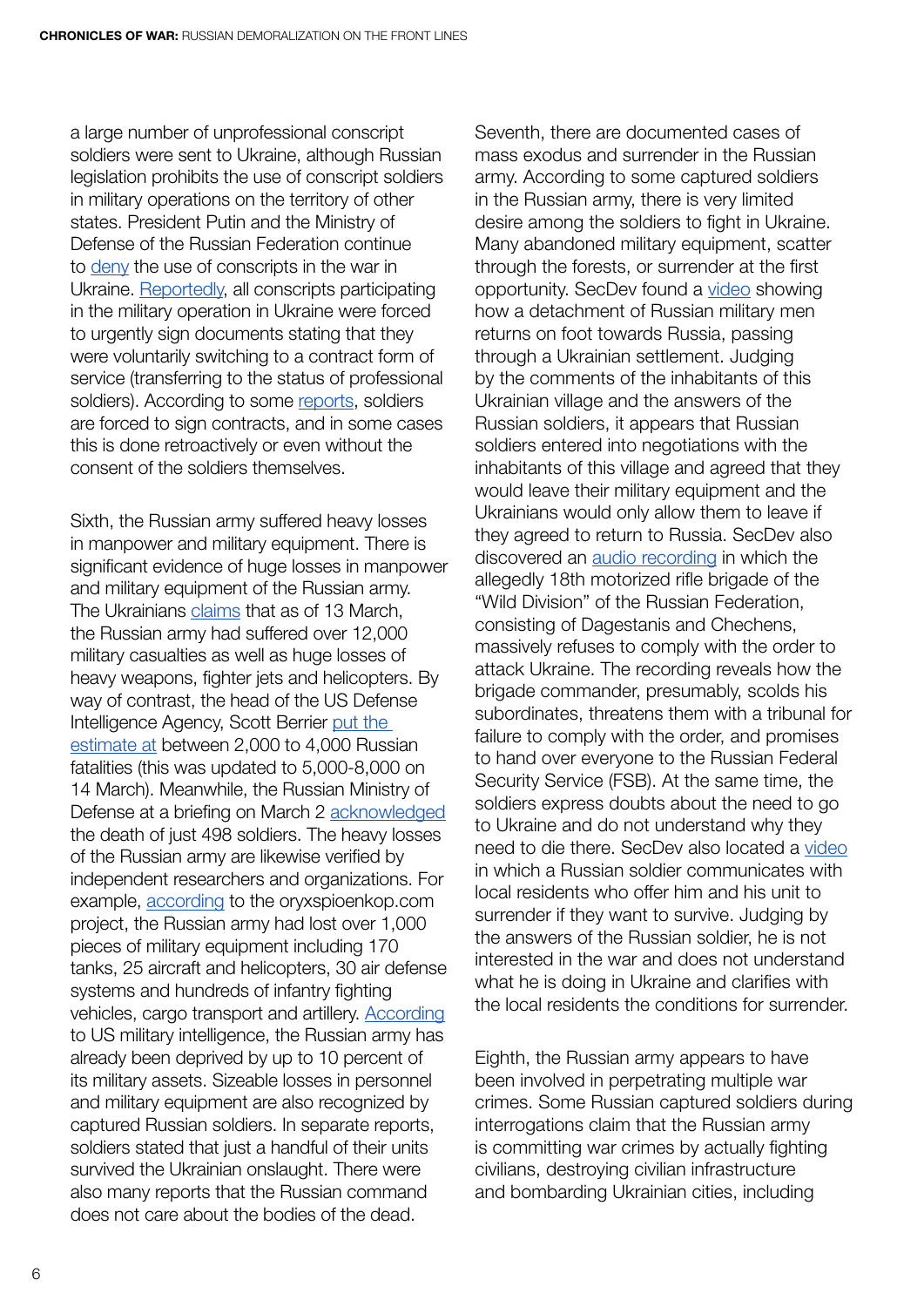hospitals and schools for primary students. Several statements were also made that they were ordered to fire on civilians. One of the wounded Russian soldiers [said](https://t.me/uniannet/31934) that when their unit was ambushed, their officer gave the order to shoot civilians. When this soldier and his friend tried to take the civilians out of the shelling, they began to shoot at them. As a result, he was injured.

Ninth, captured Russian soldiers are urging Russians to take to the streets of their cities and demand an end to the war in Ukraine. During interrogations, captured Russian soldiers are often asked to call on their relatives and Russians to take to the streets to hold mass protests against the war in Ukraine. Given that such videos are filmed with the captives facing coercion, the authenticity of the sentiment needs to be treated with caution.

Tenth, in the LPR and DPR, ordinary civilians are massively recruited for the war on the side of the Russian army. SecDev located [video](https://t.me/uniannet/33978) footage featuring the interrogation of several dozen prisoners of war. The captured soldiers admit that they are residents of the eastern part of Ukraine (the so-called Lugansk and Donetsk People's Republics that separated from Ukraine). Most of the prisoners stated that they were employees of one of the educational institutions in Donetsk (teachers, administrative and service personnel). They claim that they received an order from their director, under the threat of dismissal, to appear at the military training camp to participate in military exercises. After that, they ended up on the territory of Ukraine, where they were forced to take part in a military operation.

Eleventh, many Belarusian soldiers are apparently refusing to take part in the war in Ukraine. SecDev located a series of messages related to the discussion of the possibility of participation of the Belarusian armed forces in the war in Ukraine. It is clear that the territory of Belarus is being used by Russia for a military operation in Ukraine.

From the territory of Belarus, Russia has sent its troops into the northern part of Ukraine and is also supporting a group of troops moving towards Kyiv. Belarusian hospitals and morgues in cities bordering Ukraine are receiving wounded and killed Russian soldiers. In addition, there are several Russian military bases on the territory of Belarus from which Russian military aircraft take off and launch missile attacks on the territory of Ukraine. Although the President of Belarus Alexander Lukashenko [stated](https://ria.ru/20220227/ukraina-1775353152.html) that there is not a single Belarusian soldier or Belarusian weapon in Ukraine, pro-Ukrainian information channels periodically feature reports on their participation, though these have yet to be independently verified. Meanwhile, pro-Ukrainian social media channels [published](https://t.me/vert_i_call/1992) reports that most Belarusian soldiers refuse to participate in the military operation in Ukraine, and a post was published allegedly with a copy of the statement of the Chief of the General Staff of the Ministry of Defense of Belarus, who submitted his resignation due to his inability to form combat units owing to the mass refusal of Belarusian military personnel. The Ministry of Defense of Belarus [denied](https://news.zerkalo.io/cellar/10902.html) this information, indicating that it was another fake report. The Ministry of Defense of Belarus released a [propaganda video](https://t.me/uniannet/33999) in which Belarusian servicemen tell their mothers not to worry and that they are not participating in the military operation on the territory of Ukraine and ask them not to believe any fake news.

Twelfth, there are signs of strong resistance within Belarus to participate in the Ukrainian conflict. President Lukashenko, despite pressure from Putin, appears to be resisting sending Belarusian armed forces to the war in Ukraine. According to local [polls](https://svb1234.azureedge.net/a/31734173.html), 98 percent of the population of Belarus does not support the idea of its participation in the war. Similar sentiments appear to reign in the Belarusian army. The theme of war is especially sensitive for the Belarusians that lost a third of the population during the Second World War. Ensuring peace in Belarus was part of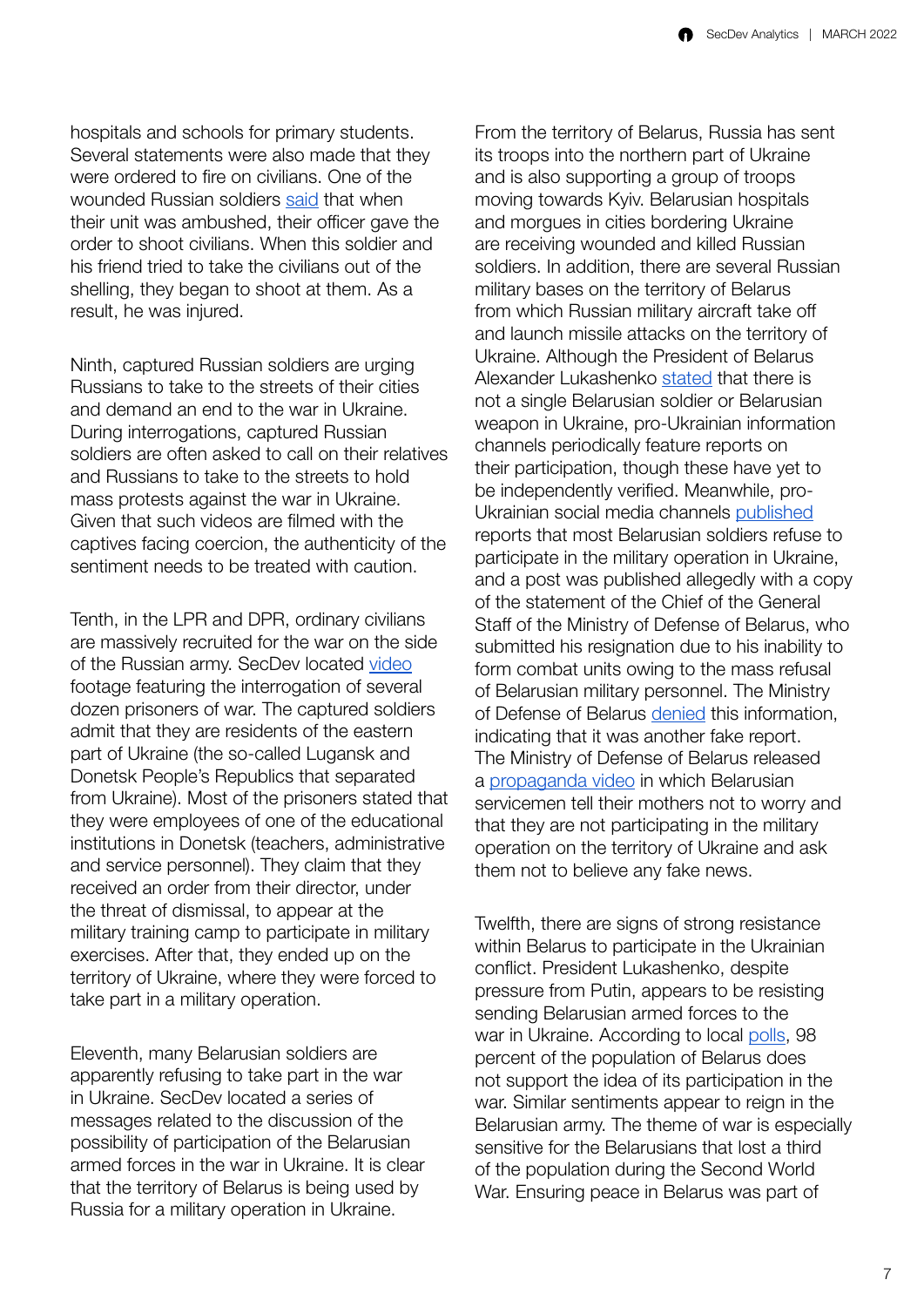<span id="page-9-0"></span>Lukashenko's political credo. He routinely claimed that no matter how bad the situation in the country, under his leadership he prevented war in Belarus. Meanwhile, Lukashenko cited Ukraine, Moldova, Georgia and Russia as examples of "failure", in which armed conflicts occurred. Lukashenko is unlikely to agree to the participation of Belarusian soldiers, as this would threaten his support from the wider public and elites, including raising the spectre of mass protests. More importantly, he could lose confidence from the military and security forces that have supported Lukashenko since mass protests threatened to unseat him in August 2020.

Overall, these factors are contributing to the demoralization of many Russian soldiers. Conscripts, non-professional soldiers, appear to be particularly demoralized. These are 18-20 year old people who were drafted into the Russian army and have no professional experience in combat operations. One of the most revealing [videos](https://twitter.com/GirkinGirkin/status/1499352556300079109) identified by SecDev shows a detachment of several dozen Russian military personnel hiding an agricultural building in the countryside. In the video, soldiers and officers say that they have already been hiding out for several days, that they have been abandoned by their command, that they have not eaten for days and do not know what to do next. They reported that they are trying to contact the Russian command to be evacuated back to Russia, but they receive nothing but empty promises. The video was filmed by Russian servicemen themselves, not in Ukrainian captivity, some of them armed. Another indicator of the low morale of the Russian army are cases of looting by Russian military personnel. SecDev identified videos [showing](https://t.me/uniannet/34010) repeated [looting](https://t.me/uniannet/33901) in [Ukrainian stores](https://t.me/uniannet/32986), as well as videos of Russian soldiers trying to hack into an [ATM](https://t.me/uniannet/32957) and rob a [Ukrainian church.](https://t.me/uniannet/33894)

#### A fast changing informational environment

SecDev is continuously monitoring the physical and digital dimensions of conflict in Ukraine and it is important to underline that video footage must be treated with caution. During the first three weeks of the campaign, SecDev found that all parties involved in the conflict have carried out information operations and countermeasures. Tactics involve exaggerating enemy losses and underestimating domestic losses as well as active dissemination of fake news and rumors. SecDev repeatedly encountered situations where a single event is presented in utterly different ways by pro-Ukrainian and pro-Russian channels. Indeed, research is being carried out in conditions of massive and disorientating information flows, where thousands of messages and publications are published hourly from all sides of the conflict. Although SecDev attempts to verify the authenticity of the evidence recorded, it is difficult to review all messages.

Notwithstanding the deluge of information, it important to stress that there is limited reliable publicly available evidence about the morale of Russian military personnel voluntarily generated by troops themselves on social media channels or in public pages, groups or chats. What is available is generally restricted to the accounts of individual Chechen military personnel sent to Ukraine, and who, apparently, were given the appropriate carte blanche for propaganda activities. Rather, the successes of the Russian army and the fighting spirit of Russian soldiers are covered in the channels of so-called pro-Russian military correspondents, who also pass everything through the sieve of Russian propaganda.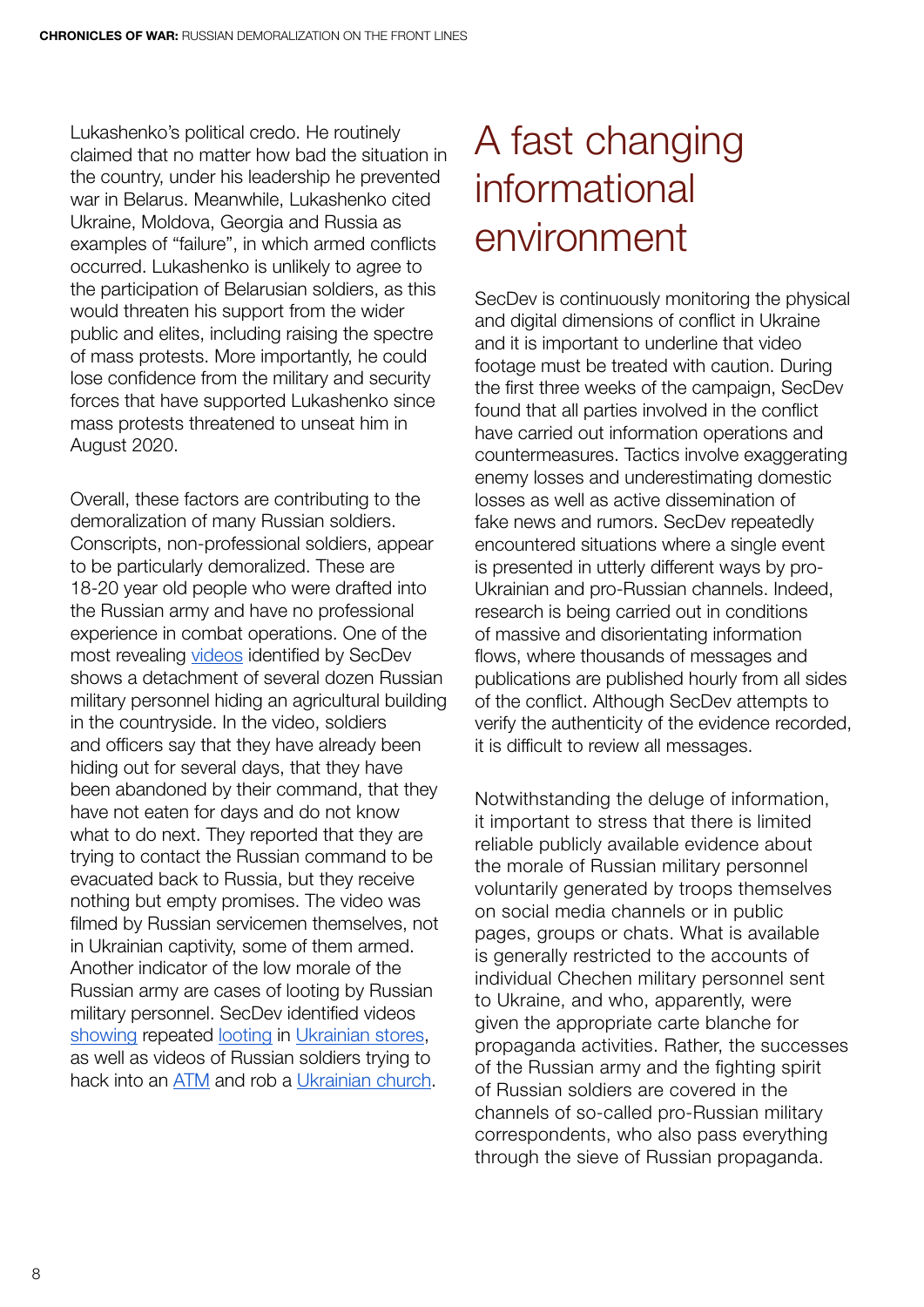The lack of reliable information emanating voluntarily from Russian soldiers themselves may seem odd, but this could be due to the fact that they do not have the appropriate opportunities, venues or vectors for communication. There is significant evidence indicating that immediately prior to the invasion, personal use mobile phones were confiscated from Russian military personnel. And while all phones could not be seized, their use on the territory of Ukraine with Russian SIM cards could be limited, since after the invasion, the Ukrainian authorities limited the possibility of using Russian SIM cards in the networks of Ukrainian mobile operators. Russian soldiers may also resist sharing their views on social accounts or public pages because of the threat of disciplinary and criminal punishment from the Russian command. They may be reluctant to be held accountable for disseminating disinformation or information discrediting the honor of the Russian army, or revealing geolocation data on the deployment or movement of Russian troops.

The information environment is also becoming more constrained in recent weeks owing to the ramping-up of Russian censorship. The State Duma of the Russian Federation [adopted](http://duma.gov.ru/news/53620/) a law criminalizing the dissemination of any "fake" news about the actions of the Russian armed forces (with a potential criminal offence of up to 15 years in prison). Since the introduction of the law, SecDev observed a sharp shift in the tone and tenor of the coverage of events in Ukraine across many Russian channels, sharing propaganda or otherwise. Before the adoption of the law, there was a modicum of objectivity in the coverage of the war in pro-Russian channels (e.g. there were publications, photos and videos of damaged Russian equipment and the corpses of Russian soldiers). Following the adoption of the law, however, such publications are practically non-existent.

There is mounting [evidence](https://meduza.io/feature/2022/02/24/u-menya-panika-gde-moy-rebenok) that against the backdrop of the aggravation of the military conflict in Ukraine, the relatives of Russian soldiers do not have the opportunity to clarify their location, as well as whether they are healthy and alive. [Panic is growing](https://meduza.io/feature/2022/02/25/oni-poluchaetsya-zaranee-vse-znali-i-nam-nichego-ne-skazali-a-ya-teper-syna-rodnogo-otdat-dolzhna-da) among Russian mothers whose children have been drafted into the army due to the information vacuum and the fear that their children will be sent to war. At the same time, it should be taken into account that in Russia, activities related to the provision of legal assistance to military personnel and members of their families are currently severely limited. Previously, one of the key organizations that provided, among other things, legal assistance to conscript soldiers was the [Committee](https://ksmrus.ru/)  [of Soldiers' Mothers of Russia.](https://ksmrus.ru/) For thirty years, this organization has been protecting the interests of soldiers - conscripts and their mothers, ensuring the legal protection of soldiers, including in the instances of arbitrariness and violence in the Russian army.

However, in October 2021, the FSB [adopted](https://meduza.io/news/2021/10/01/fsb-utverdila-perechen-nesekretnyh-dannyh-za-sbor-kotoryh-mozhno-stat-inostrannym-agentom) a regulation that effectively prohibited the collection of any information about the Russian army. In particular, a ban was established on the collection of information which can be used against the security of Russia. This includes information "on the deployment of the army", "on the observance of the law and the moral and psychological climate in the troops", as well as "on the progress and results of consideration of reports of crimes in the army". For collecting such information, a person can be entered in the register of "foreign agents" and be liable up to criminal liability. As a result of the adoption of this normative act, the activities of the Committee of Soldiers' Mothers was [paralyzed.](https://meduza.io/feature/2022/03/08/sdelayut-pohorony-s-pochestyami-pamyatnuyu-dosku-v-shkole-i-vse) The organization has been unable to collect data and accept applications from military personnel since October 2021 and, as a result, is unable to carry out human rights activities. Currently, its activities are reduced to the format of an information service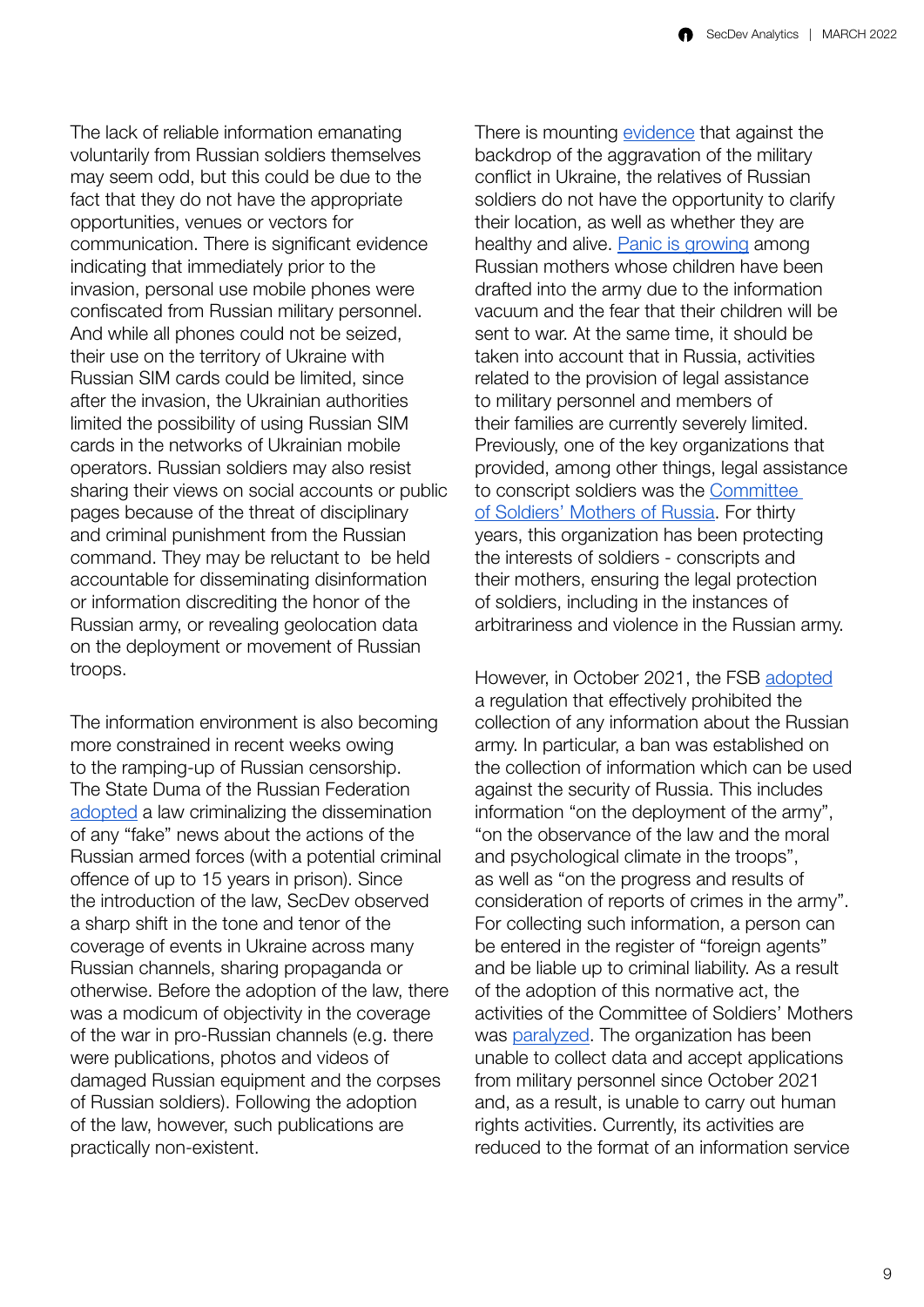- they provide telephone addresses of the Ministry of Defense and military units, which relatives of soldiers who are trying to find their loved ones should contact.

The vast majority of evidence related to the demoralization of Russian troops is distributed via pro-Ukrainian channels. Testimonies are usually featured through widely shared videos with interrogations of captured Russian soldiers and militias called-up from Donbas. In these videos, captured Russians are prompted to explain how they ended-up in Ukraine proper, what orders they carried out and how they were captured. They routinely apologize for their deeds, urge their colleagues to refuse to participate in the war, ask their mothers to contact military units and various organizations with requests to assist in their release from captivity, and also say that they were betrayed by their officers and the high command of Russia.

Although these videos contain significant information - including personal data of prisoners and commanders of their units, names and numbers of military units, addresses of their deployments - it is not clear from the videos themselves how much captured Russian soldiers are genuinely sincere. SecDev cannot rule out that the fact of being a prisoner of war, facing considerable psychological or physical pressure under interrogation, can shape the nature of information being provided. Even so, SecDev reviewed hundreds of videos of interrogations of Russian prisoners of war recorded filmed in different locations, under different circumstances and by different people. The testimonies of Russian soldiers are often similar in their content and format, explaining how they got to Ukraine, how they were captured and how demoralized they are. The variety of sources and the similarity of testimonies of Russian prisoners of war on certain facts and the circumstances of their stay in Ukraine can be assessed as an indirect confirmation of the reliability of the information they contain.

Another factor that could confirm the authenticity of the video evidence of captured Russian soldiers is how the nature of videos with prisoners has changed over time. During the first days of the war, most captured Russian soldiers testified with their eyes sealed with adhesive tape with hats or plastic bags pulled over their eyes (apparently so that prisoners could not determine their location and, in case of escape, reveal the location of Ukrainian units). However, more recent videos are being recorded with the faces of the prisoners exposed, in order to make it easier to identify them.

Finally, a growing number of publications have recently appeared in pro-Ukrainian channels with screenshots of the correspondence of Russian soldiers with their relatives or friends in Russia, which were photographed from the phones of captured or killed Russian soldiers, as well as audio recordings of conversations that were allegedly intercepted by Ukrainian special services. In general, the narratives of the correspondence and audio recordings of conversations published in this way echo the narratives voiced by captured Russian soldiers during interrogations. Even so, it is virtually impossible to verify the authenticity of such screenshots and audio recordings.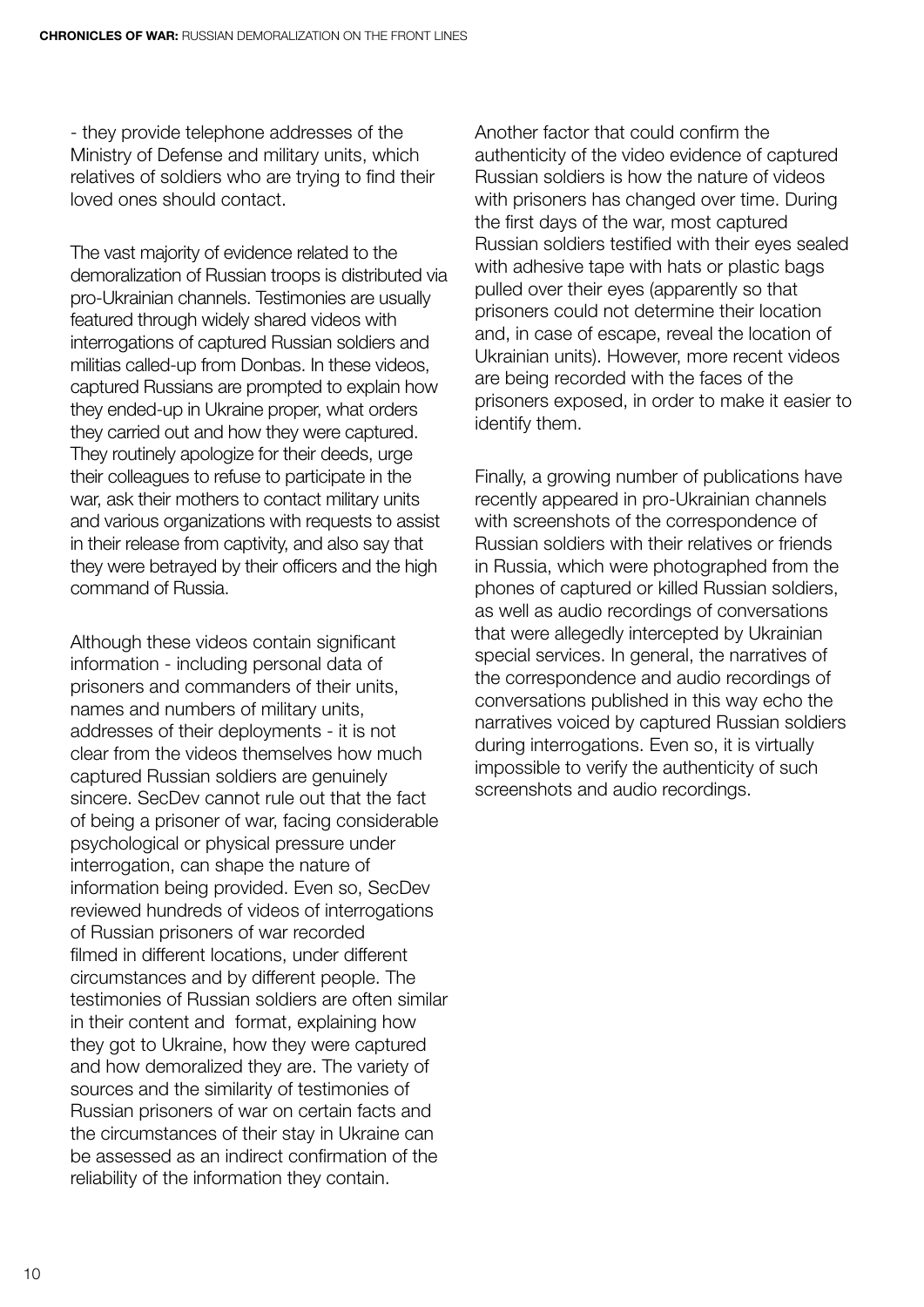#### <span id="page-12-0"></span>About SecDev

SecDev is an agile research and innovation firm helping clients navigate digital-geopolitical, geospatial and geodigital risk. SecDev builds value through innovation in strategic foresight, data science and urban analytics. SecDev's team is fluent in technology, global in scope and results-oriented. SecDev empowers clients, such as national governments, technology companies and international organizations, to make informed choices that deliver value in the digital-urban age.



#### Follow us on

LInkedin - https://www.linkedin.com/company/the-secdev-group Facebook - https://www.facebook.com/secdev Twitter - https://twitter.com/secdev